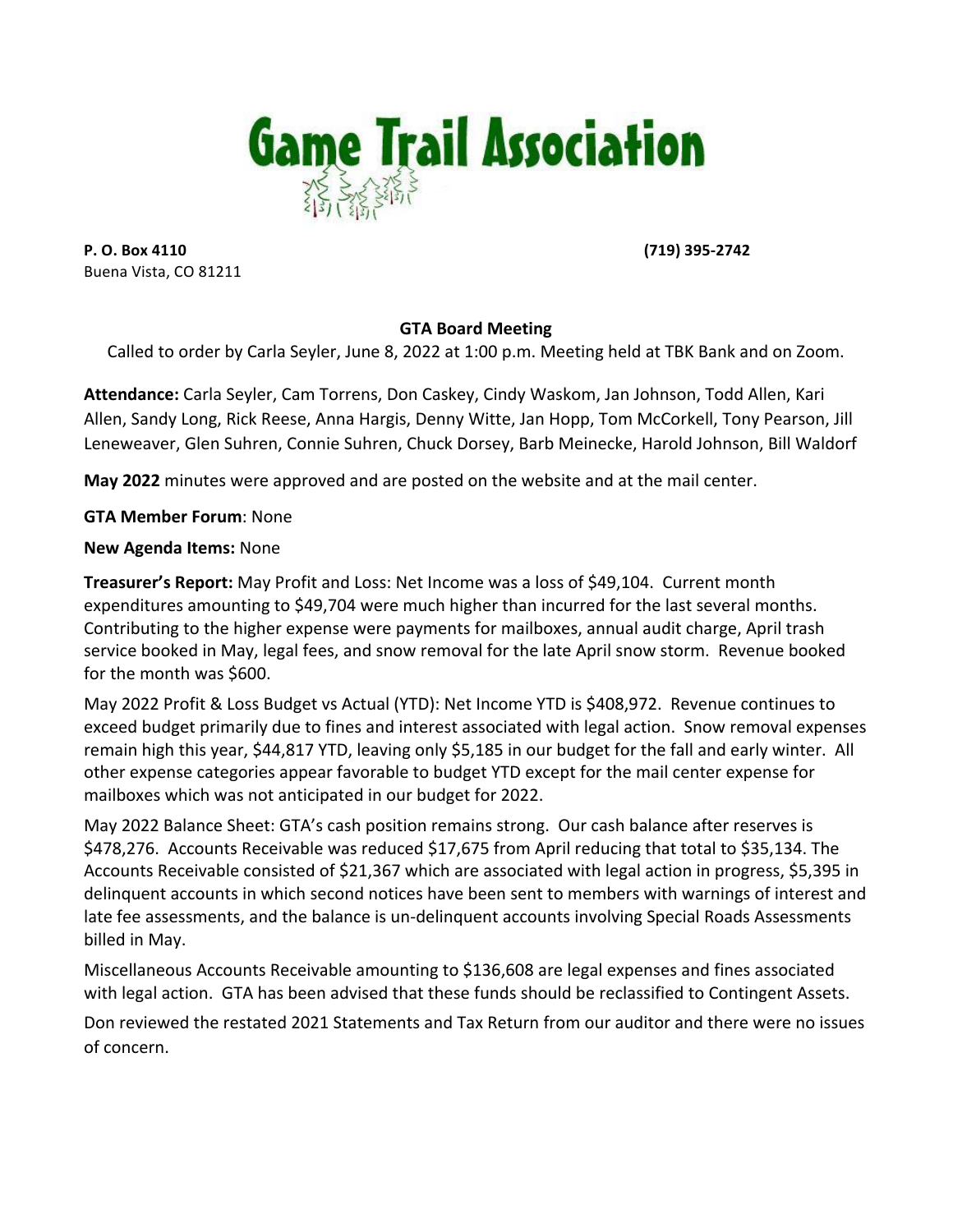## **Committee Chair Reports**

**Water:** There was one over user in May. A house on Yale Crest used over 18,000 gallons. Walt was able to find identify the house on May 22 before our normal monthly readings. The home owner was not at home for the weekend when it started, but he checked all his toilets and that is when the usage stopped. Homeowner will be assessed a fee.

There were two houses with continuous leaks, both under 7,500 gallons of usage. These are the same houses that had a leak last month. Have left messages but have yet to get any response.

System Maintenance - May 11: The chlorinator pump was working even though Well B was off. Determined that the Well B pump stopped working because the debris filter was clogged with black sand. We will have to clean the filter more often. Also, we are looking into raising the pump a few feet so it won't bring in as much sand.

May 12: Completed quarterly check of well levels. Turned well C back on to fill the tank; however, transfer pumps will not be activated until water tests results are in.

May 19: Walt and Bob installed a solar charge controller and upgraded the tank fill controls on Tank I. This will help prevent any more failures in the electric control valve and will better protect our batteries. Committee members will install the same units at our other solar powered stations (P and G).

May 20: The water valve testing was completed in 2.5 days. Special thanks to Don Caskey, Larry Gleeson, Rick Reese, and Bill Silvestri who did the valve testing and did an excellent job! Don created a report with the issues and concerns and we have requested Miles to address them.

May 22: Walt found the house on Yale Crest that had a leak.

May 31: Utility Technical Services was unable to find any leak in the section between Overlook and Main Range (Tank B) using sound equipment. Various sections will be turned off overnight to verify which section is leaking.

June 4: Turned Well C back on after bacterial sample test.

Management and Administration – The Committee has started the process to get a new well in the meadow area, contacting Wright Water Engineers for their help in getting this lengthy process rolling. Tony questioned whether funding of this new well was included in the budget. Jann indicated that since this project will be at least two years away, it will be when the time comes. Monitoring System project update: Sandy is still waiting for the consultant to test the interface to see if his program can receive our data. Then he will provide us a proposal.

Items needing Board Attention – We will be shutting off sections at night to continue to look for the leak off Tank B. May need some email alerts.

**Forestry:** Version One of The Wildland Fire Action Plan was approved by the Board on May 28 and emailed to Game Trail owners on May 30. The plan and checklists have also been added to the Forestry Committee webpage. If there is interest, the Forestry Committee may offer small group meetings over the summer to review the plan. There will be a brief presentation at the September annual meeting to highlight the plan as well. Later this summer, Gary Craig will present a briefing to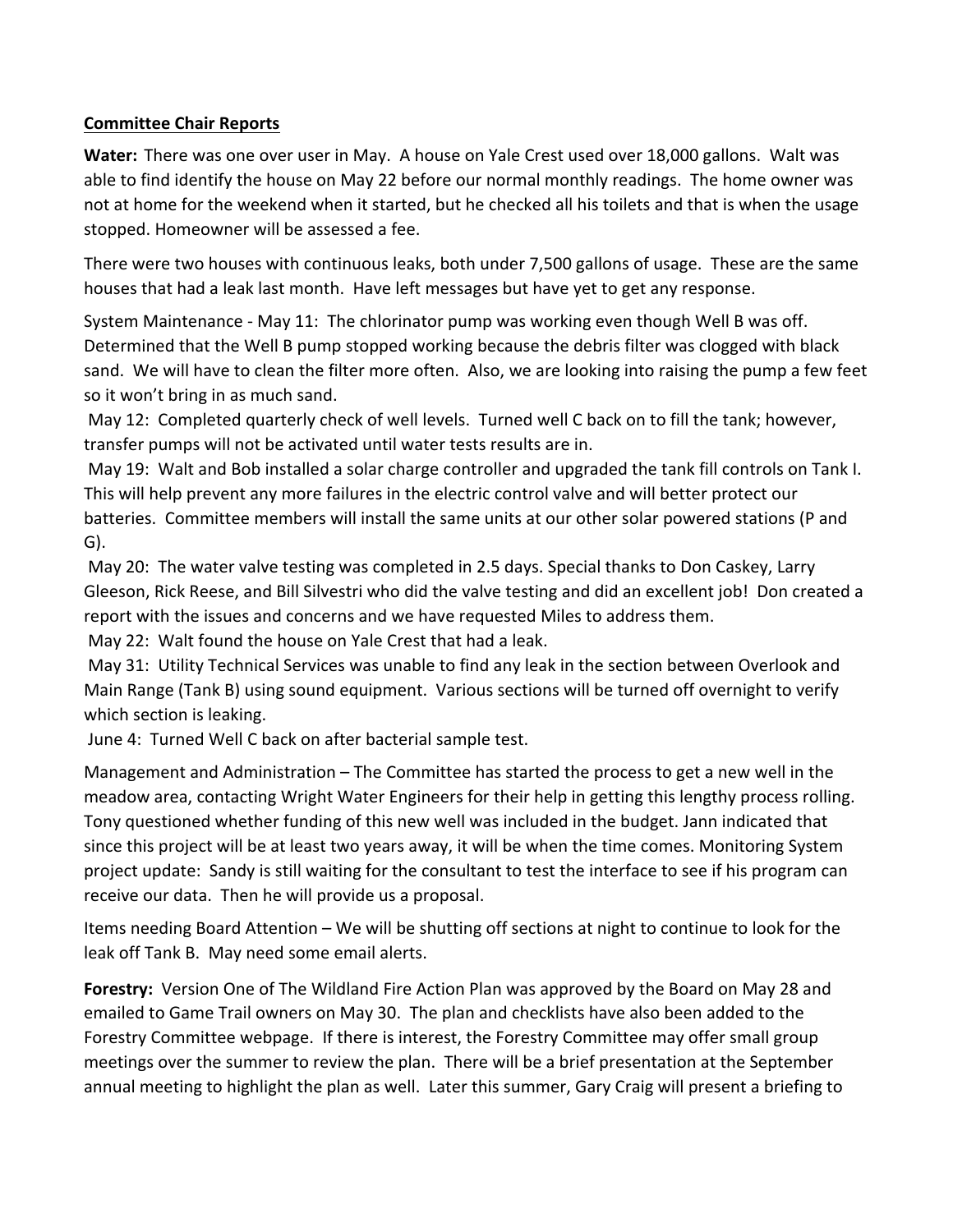the Board on aspects of the plan that were not included in the approved first version so that the Board may discuss any sustainability and liability questions. We owe a HUGE thank you to Gary for all his tremendous work on this exceptional plan!

On June 4, 13 Game Trail residents participated in a "Bad Bugs and Dwarf Mistletoe" field presentation. Katherine Hargrave, a retired CSFS forester was the presenter. Judy & Chip Wait hosted the walkabout on their National Forest Drive lot. The committee may offer a similar workshop in the fall on a pinon-dominated lot.

Work has begun on the 20-Acre Common Space Fuel Break project. The logger's part looks like it will be done by the end of June, maybe mid-July. In mid-June, available Forestry Committee members will walk the common space and discuss land rehab ideas. Later this summer, Kari Allen will organize opportunities for volunteers to pile slash in preparation for next winter's burn and to rehabilitate the ground. Game Trail is responsible for 300 volunteer hours as its in-kind contribution to the grant.

The Game Trail Forestry Committee is helping to facilitate a grant-funded project being led by Kent Maxwell who is the Battalion Chief for the Chaffee County Fire Protection District (CCFPD) and the founder of the Colorado Fire Camp (CFC). The grant is funded by the Colorado Strategic Wildfire Action Plan (COSWAP) and is being called the Game Trail & Trail West Shaded Fuel-Break project. A meeting for interested owners is scheduled for June 18 at 2:00 p.m. Sandy Long suggested the group meet at the water station on Aspen Turn. At the meeting Kent Maxwell from the Colorado Firecamp will describe the project and answer questions. Forestry Committee member, Dana Bratz will be the meeting host.

Work for the upper elevation mixed conifer lots is scheduled for June 28-July 1 and August 2-9. Kent also said more owners along Aspen Turn, Eagles Ridge, Mountain Top and Creek Run could participate. An email will go to these additional owners this week. Work for the lower elevation pinon-dominated lots along CR365 will be scheduled for the fall. This is a crown thinning and understory treatment project for lots and is a training program for future sawyers and wildland firefighters. Owners will have the final say on whether they participate and what they want done on their lot. Kari asked the Board for an opinion about using the precedent set on a previous forestry project regarding the cutting of trees. The Board asked Kari to write up the motion and agreed to vote on it electronically.

Although not really a Forestry Committee activity, at Kim Marquis' request, the committee has organized a meeting for Game Trail residents to learn about Chaffee Rec Adopters and explore any interest in a Game Trail "chapter." Kim is the outreach coordinator for Envision Chaffee County. Interested Game Trail residents are meeting at the home of Dennis and Julie Diaz at 4:00 on June 9 to hear about the program and activities of interest to Game Trail. Approximately a dozen residents are expected to attend the meeting.

ACC: There are 294 homes currently with 12 under construction and 2 approved yet to begin, which makes us currently at 308 homes. Game Trail has 438 total lots, with 132 lots yet to be developed. There are no other pressing ACC issues on the agenda, other than continuing to look for new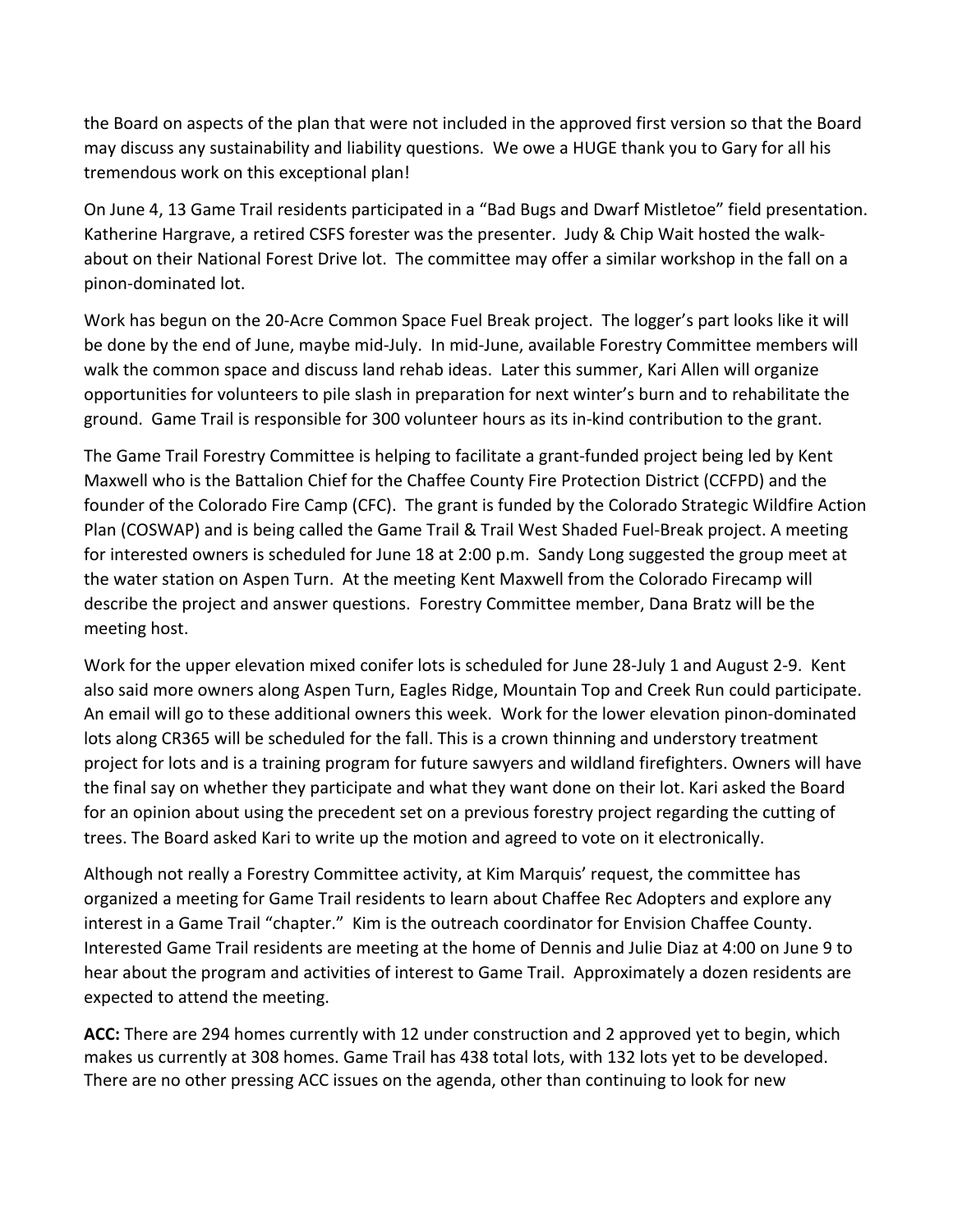committee members. The project summary shows that there is a lot going on in Game Trail, but things may be starting to slow down just a bit.

**Commons:** The Commons Team continues monitoring the trash/recycle center. Un-collapsed boxes continue to be a concern as they take up excessive space and cause the recycle bins to fill more quickly. Residents are reminded that pickup for our trash is on Tuesdays and Fridays, and recycle pickup is on Monday. Holiday weekends tend to fill up more quickly, so for those who can wait an extra few days before taking down your trash or recycle items, your cooperation is appreciated.

Tee posts marked in orange have flagged the Aspen Turn easement to the national forest. A sign that reads "Easement-Game Trail Only" has been installed. Discussion will continue on possible other options for this unofficial trail.

After Board approval, the Committee ordered and received 4 mailbox pedestals to be installed at the mail center—three pedestals with 16 mail boxes and two parcel boxes, along with one pedestal with just parcel boxes (since more mail orders are taking place). The pedestals will take care of the next 48 new home applications we receive, and there are already 6 owners just about ready to submit new home applications.

A proposal was made to the board regarding the cost of the mail box pedestals, which came to \$10,000 (\$2,500 each). Even though Commons members will install the pedestals to save on labor, the money for this expense is not in the budget. Since this is an expense due to the increased number of new homes being built in our community, the Commons Committee proposes to off-set the expense of the pedestals by increasing the New Home Application fee from \$100 to \$250 (+\$150). Sixteen mail boxes per pedestal at \$250 per box=\$4000 total per pedestal would cover the cost. After some discussion, Denny with Finance recommended waiting on this decision until the Finance Committee can meet and evaluate the situation. The Board agreed to wait until next month.

Additional upcoming Commons initiatives include:

Lodge pole fence repair throughout the Commons area

Noxious weed control. We will enlist Miles Construction to mow cheat grass along Great Peaks and Elk Meadow in the next 2-4 weeks.

Research for new security cameras

Refurbishing GT signs at the main entrance and mail center

There was also discussion about the need for action on the newspaper box rack at the mail center. The consensus was that most people now receive their papers electronically, and the winds tend to scatter uncollected papers around the area. Commons proposes taking the newspaper rack down. No action will be taken until residents have been notified.

**Roads:** Summary: Road improvements and maintenance continue. Elk Meadow has been graded and DuraBlend applied. Northwoods Cir. has seen major work with drainage improvements, added material, grading, and crowning and is waiting for DuraBlend. Main Range has been graded and is waiting for DuraBlend. DuraBlend is used on our roads to act as a binder and to control dust. It is more environmentally friendly than previously used products, such as Mag Chloride. DuraBlend is in short supply. Often, we find out about a DuraBlend application the day before. We will do our best to notify the residents on the affected roads. DuraBlend dries in approximately 24 hrs. We continue to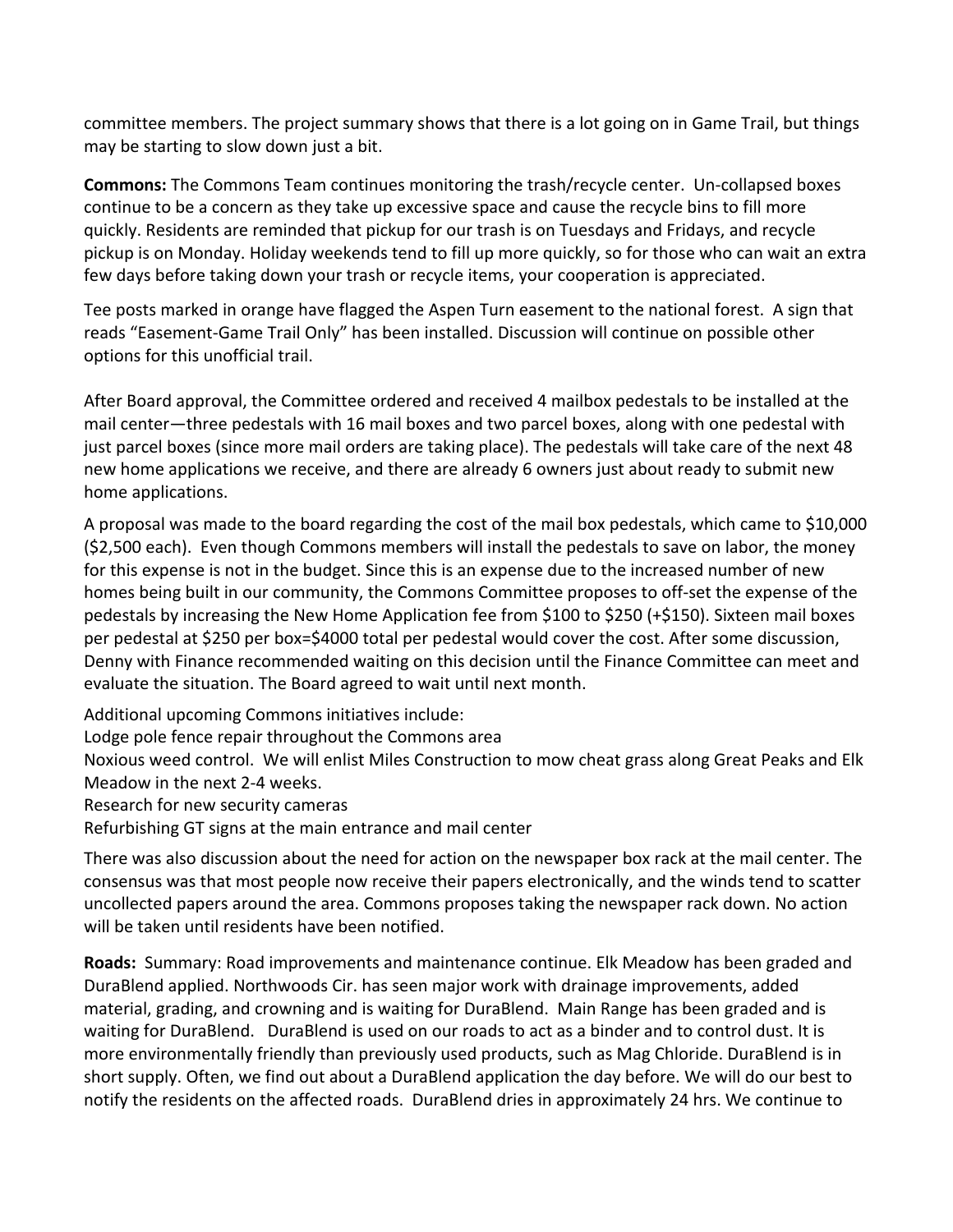work with Miles construction building a stock pile of blended material at the slash pit, and to acquire DuraBlend for our roads.

Three road sign posts have been replaced—one from an accident, and two from rotting out at ground level. 

In Progress: Road maintenance and improvements project; reorganize slash pit and put out signs; speed limit sign installation and relocation: additional signs to be installed with all sign locations evaluated. Call for locates and ask Miles Construction to assist in putting in new post.

Future Work: Financial analysis of road expenses: long term expense planning changes; Redefine Mail Center project for 2023 (or beyond); Redefine future Great Peaks seal coating work and maintenance schedule; New street sign project planning.

|--|

| Topic                                             | Sent          |
|---------------------------------------------------|---------------|
| Call for Game Trail Board of Directors Candidates | May 9         |
| Bears Too Smart for Their Own Good                | May 17        |
| Game Trail Rec Adopters Meeting - June 9          | May 19        |
| What's Happening in Game Trail - May 25           |               |
| Invasive Weeds: Pull and Bag for                  |               |
| Dumpster                                          |               |
| Rules to Share with Your Visitors to Game         |               |
| Trail                                             |               |
| Game Trail Rec Adopters Program<br>$\bullet$      |               |
| Meeting on June 9                                 |               |
|                                                   |               |
| Be Ready for Fire Season-Game Trail Announces     | <b>May 30</b> |
| <b>Action Plan</b>                                |               |
| Roadwork on Elk Meadow on June 2 <sup>nd</sup>    | June 1        |

Website: The Wildland Fire Action Plan and the WFAP Checklists have been posted on the Forestry Committee page.

**Finance:** No report. Finance will meet soon. Welcome to Bill Waldorf who is joining the Committee.

**STR:** No new applications. There is one owner who has not been approved but is still advertising. Jan is aware and has contacted this individual. Three other owners are on the Chaffee County waiting list for STR approval. Jan calculates there are 14 STR's in Game Trail.

Nominating: Summary: 2022-2023 Open board positions confirmed:

1-year term vacated by Don Caskey

3-year term vacated by Cindy Waskom

3-year term vacated by Cam Torrens

The Nominating Committed has communicated board openings/instructions for nominations to Game Trail members via email, website, and mail center in May. The search for three replacement board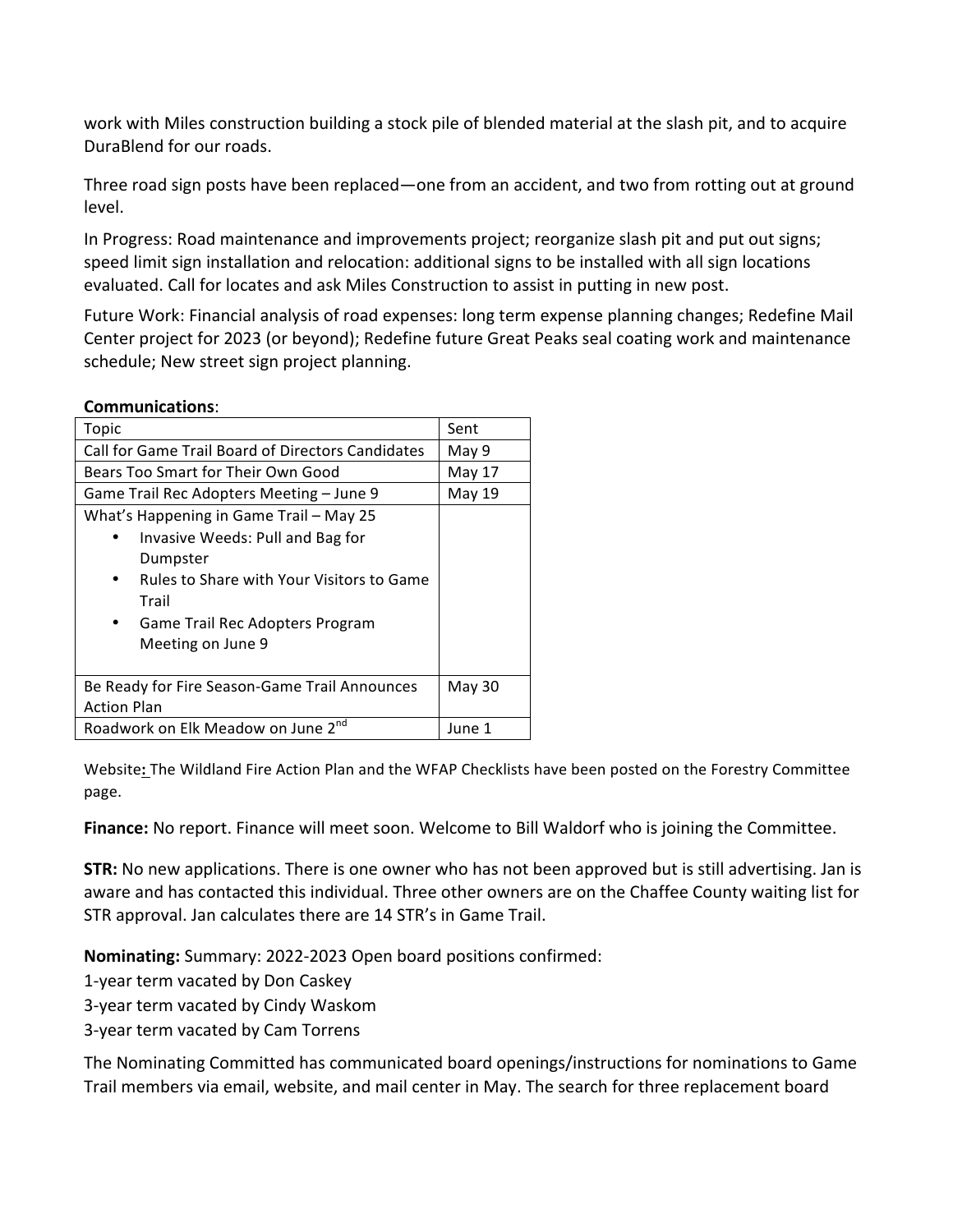members who will start in September, 2022, has been completed. Jill Leneweaver has agreed to a oneyear term - Tom McCorkell has agreed to a three-year term - Scott Read has agreed to a three-year term. Jan Johnson, representing the Finance and Administrative Assistant for GTA, confirmed eligibility of the committee's recommended nominees to the Finance and Administrative Assistant on 5/28/22. Preliminary bio's were prepared and sent to the BOD and committee chairs to preview.

There have been no known other nominations from the GT community (via form) so far. At-large nominations from the GT Community can be submitted using the form until 6/15/22.

The Committee will continue its work in June after the GT BOD nominees are approved at the June meeting. They will request/compile/format biographies for each approved nominee in early June. Biographies and photos will be submitted around June  $23 - 25$  to the Finance and Administrative Assistant so the information can be prepared for the Annual Meeting packet. The Proxy / Ballot form will be prepared and sent to the Finance and Administrative Assistant by the end of June to include in the Annual Meeting packet.

**Communications received:** An Internet company put up signs in Game Trail which is against our covenants. The signs were taken down.

## **Old business:**

**IT Survey:** Laura is ill, so no update.

**Annual Picnic:** Jill is contacting Spark Provisions (GT residents) regarding food options. Jan has reserved the Community Center in case of bad weather, though it only has a 110 person capacity. There will be three homes on the tour this year.

## **New business**:

**Strategic Planning:** Twelve members of the group met in late May and collectively identified six areas that require our attention:

1. The need to increase volunteerism and joy of service;

2. Our aging infrastructure and likely need to identify additional resources in the future, including for water, roads and GT support buildings;

3. Recognition that with an evolving community, (more part time as well as younger, non-retired residents) increased outsourcing will be necessary, with a likely increase in dues;

4. Due in part to COVID as well as growth, there is a sense of loss of community and need for increased social activities:

5. The need to review and update GTA's governing documents to better reflect the needs of our dynamic community and changing times;

6. Increased administrative demands, including a need for a better website and record keeping.

Jan Johnson will attempt to locate previous long-term plans developed by Game Trail founders and early residents. The idea of identifying a facilitator to help us develop a path forward and plan for the future was also discussed.